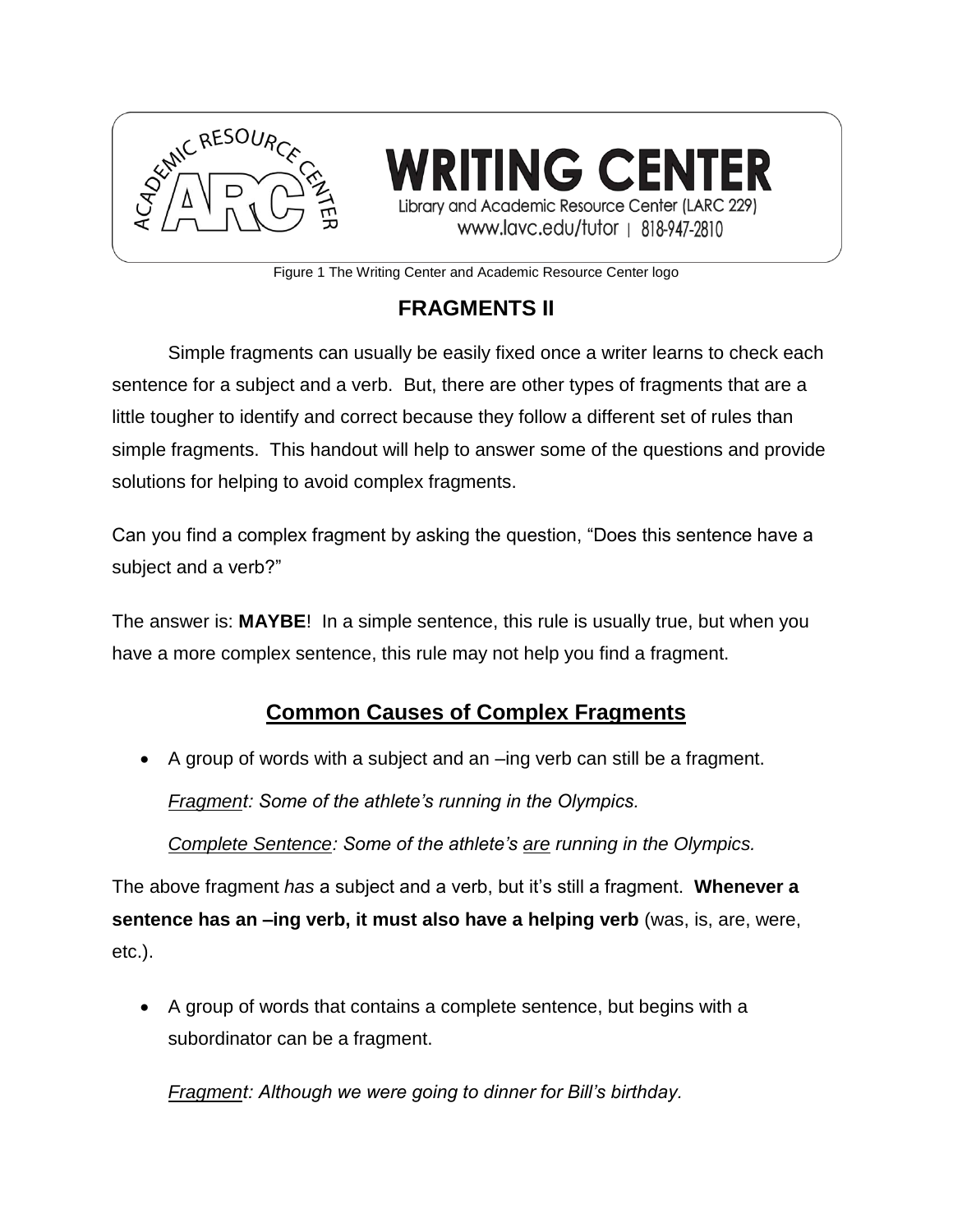*Complete Sentence: Although we were going to dinner for Bill's birthday, we were still going to have another party for him on the weekend.*

In this case, "although" is a subordinator, or a word that makes an independent clause

into a dependent clause. When a subordinator is used, the dependent clause must be

used in conjunction with a comma and an independent clause to make a complete

sentence. **Some popular subordinators are: when, until, after, before, however,** 

**while, because, since, though, if, so that, so, and where**.

 A group of words that contains a complete sentence, but begins with a coordinating conjunction can be a fragment.

*Fragment: So the dog ran away with the spoon.*

*Complete Sentence: The farmer ate all the bones, so the dog ran away with the spoon.*

Coordinating conjunctions act like subordinators. Since the sentence begins with a coordinating conjunction, this group of words becomes a dependent clause. To turn this clause into a sentence, the writer could add an independent clause and a comma before the coordinating conjunction. See the **Coordinating Conjunctions** handout for more information on them.

 A group of words that contains a complete sentence, but begins with a relative pronoun (that, who, whose, whom, which, when, etc.) can be a fragment.

*Fragment: That he should have been told first.*

*Complete Sentence: Everyone agreed that he should have been told first.*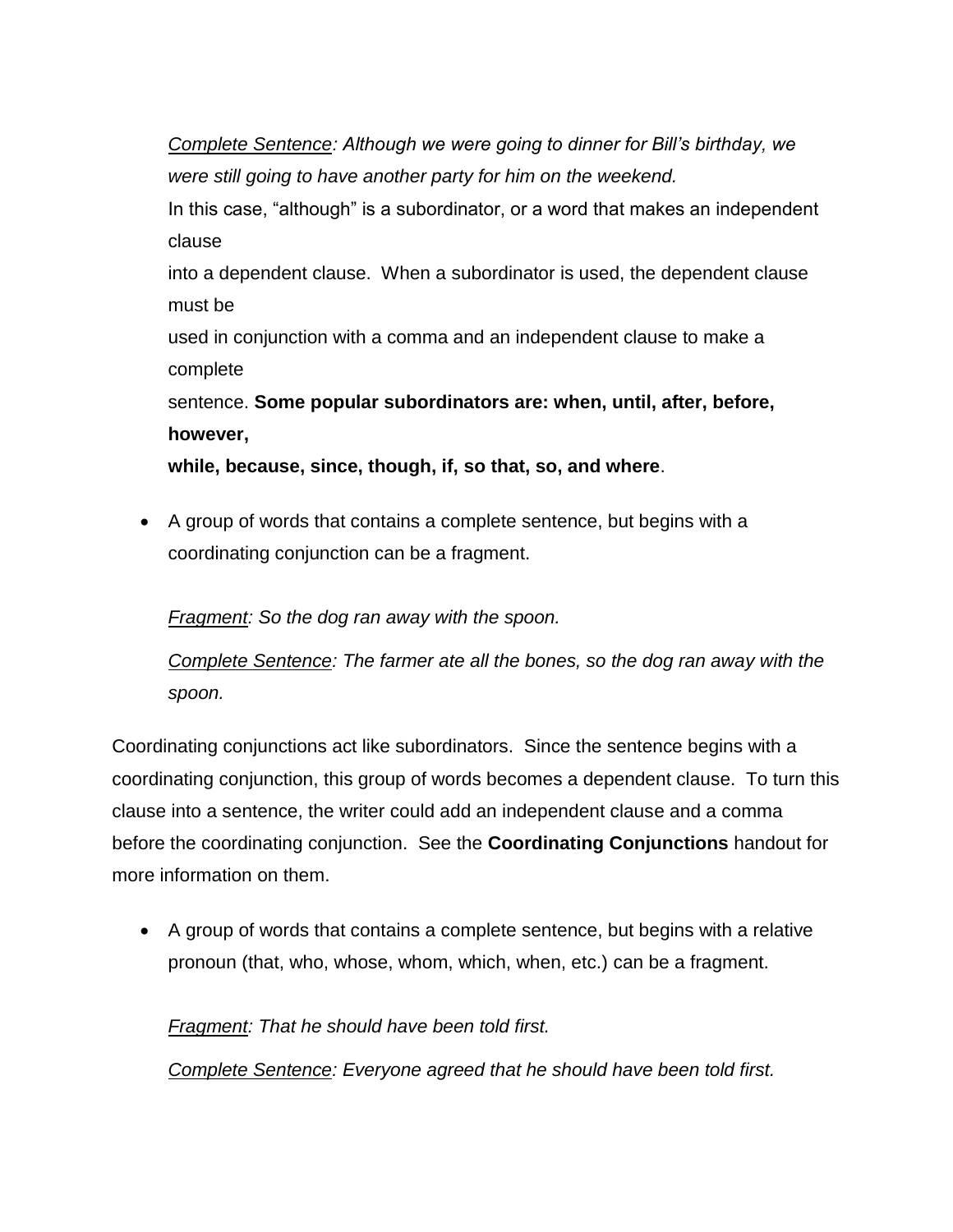In this example, the use of a **relative pronoun** at the beginning makes this phrase a dependent clause. In order to make this a complete sentence, the writer can either remove the word "That" or add information before it to clear up the meaning.

The above examples are some of the most common causes of complex fragments, but there are certainly other reasons that a sentence might end up being a fragment:

| <b>Verbal phrases</b> may be fragments:                                            |                                                                               |  |  |
|------------------------------------------------------------------------------------|-------------------------------------------------------------------------------|--|--|
| <b>Participial phrases</b> (when verb)<br>phrases act as adjectives)               | Fragment: Jumping as high as he<br>could                                      |  |  |
|                                                                                    | Complete Sentence: The boy, jumping<br>as high as he could, grabbed the ball. |  |  |
| <b>Gerund Phrases</b> (when -ing verb<br>phrases act as a subject or object)       | Fragment: Rolling in the grass                                                |  |  |
|                                                                                    | Complete Sentence: Rolling in the<br>grass made him itch.                     |  |  |
| <b>Infinitive Phrases</b> (verb phrases<br>contain "to" and another verb acting as | Fragment: To be or not to be                                                  |  |  |
| a noun, adjective, or adverb)                                                      | Complete Sentence: To be or not to be<br>is the question.                     |  |  |

## **More Causes of Complex Fragments**

There are *still more* common causes of fragments that you can look for in your writing.

Phrases that help writers create complex sentences can be also be causes of complex fragments, if they aren't used correctly.

## **Still More Causes of Fragments**

| <b>Parenthetical Phrases,</b><br>or Appositives may be<br>fragments | These are phrases used to<br>add supplemental<br>information and usually<br>interrupt the flow of a<br>sentence. | Fragment: Tom, a doctor<br>Complete Sentence: Tom, a<br>doctor, is very tall. |
|---------------------------------------------------------------------|------------------------------------------------------------------------------------------------------------------|-------------------------------------------------------------------------------|
| <b>Unconnected lists are</b>                                        | What information does                                                                                            | Fragment: Onions, tomato, and                                                 |
| fragments                                                           | your list belong to?                                                                                             | garlic                                                                        |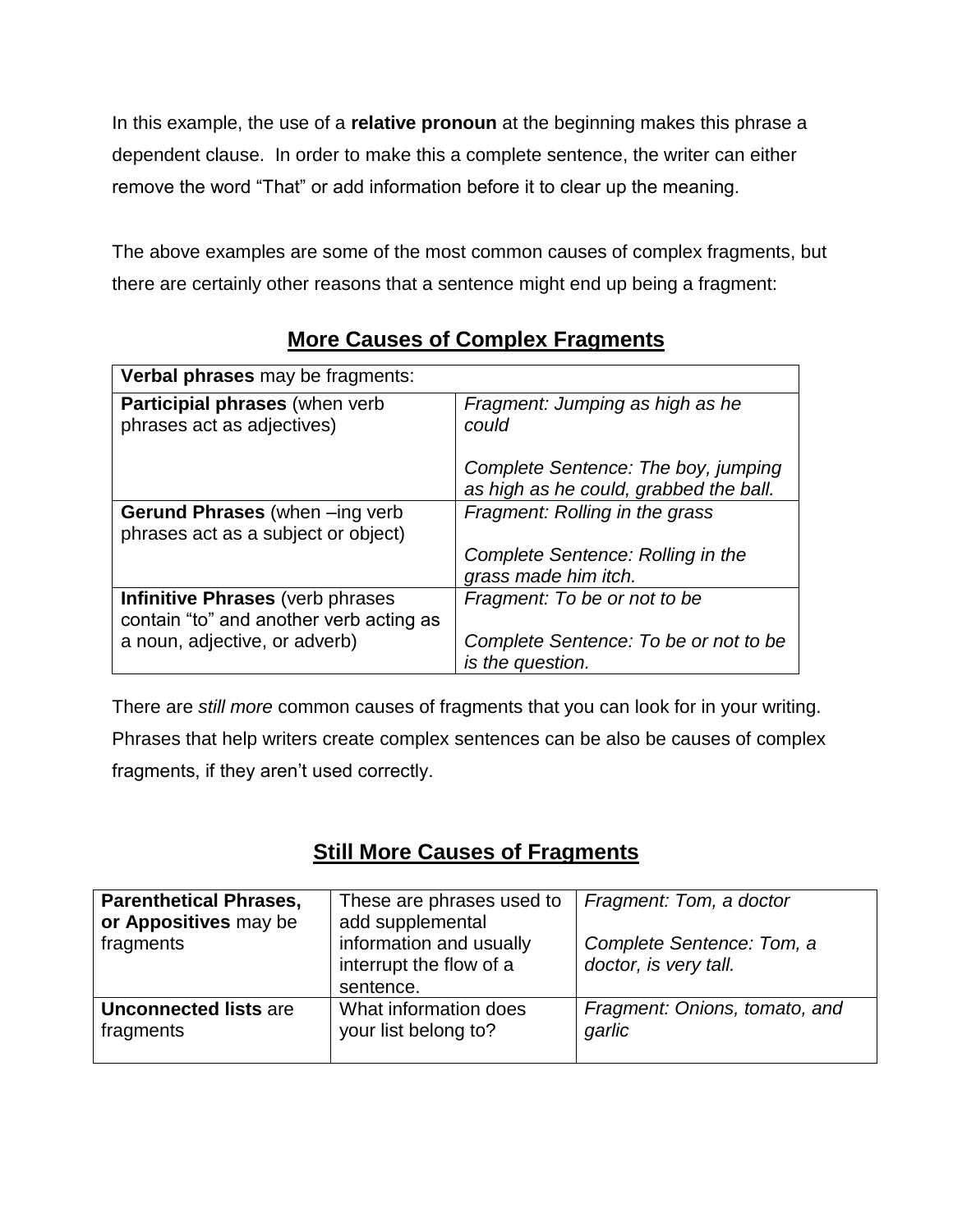|                                                   |                                                                                         | <b>Complete Sentence: Tomato</b><br>sauce has three main ingredients:<br>onions, tomato, and garlic. |
|---------------------------------------------------|-----------------------------------------------------------------------------------------|------------------------------------------------------------------------------------------------------|
| <b>Expressions that</b><br>introduce an example   | Such as, for example, as<br>in, like, etc.                                              | Fragment: For example, a fish.                                                                       |
| may be fragments.                                 |                                                                                         | Complete Sentence: There are<br>many good pets, for example, a<br>fish.                              |
| <b>Prepositional Phrases</b><br>may be fragments. | See the Prepositions<br>handout for more<br>information about<br>prepositional phrases. | Fragment: At the park.<br>Complete Sentence: There was a<br>game at the park.                        |

## **Exceptions to the Rule**

Everybody knows that any good rule has to have a couple of exceptions. Rules that govern fragments are no different. People use fragments all the time when they speak. Can you imagine having to speak in complete sentences every time you had a conversation, especially when you could answer a question in just a word or two? Probably not.

But, when we write, there are rules that we have follow so that our writing makes sense. Of course, there are exceptions to this rule, too. So, every writer wants to know, **"When can I use fragments and get away with them?"**

These are some common places where fragments are allowed in writing, even though it's still important to make sure that what you write will make sense to anyone who is going to read it:

- **Imperatives** When a writer gives a command, the subject is usually implied, and therefore, a sentence without a subject can be considered complete. *Ex: Throw me the ball*. (The implied subject is "You.")
- **Creative Writing** Author's use fragments all the time for emphasis or to imitate speech. When you're writing a story, fragments can be a great tool, once you know how to use them correctly.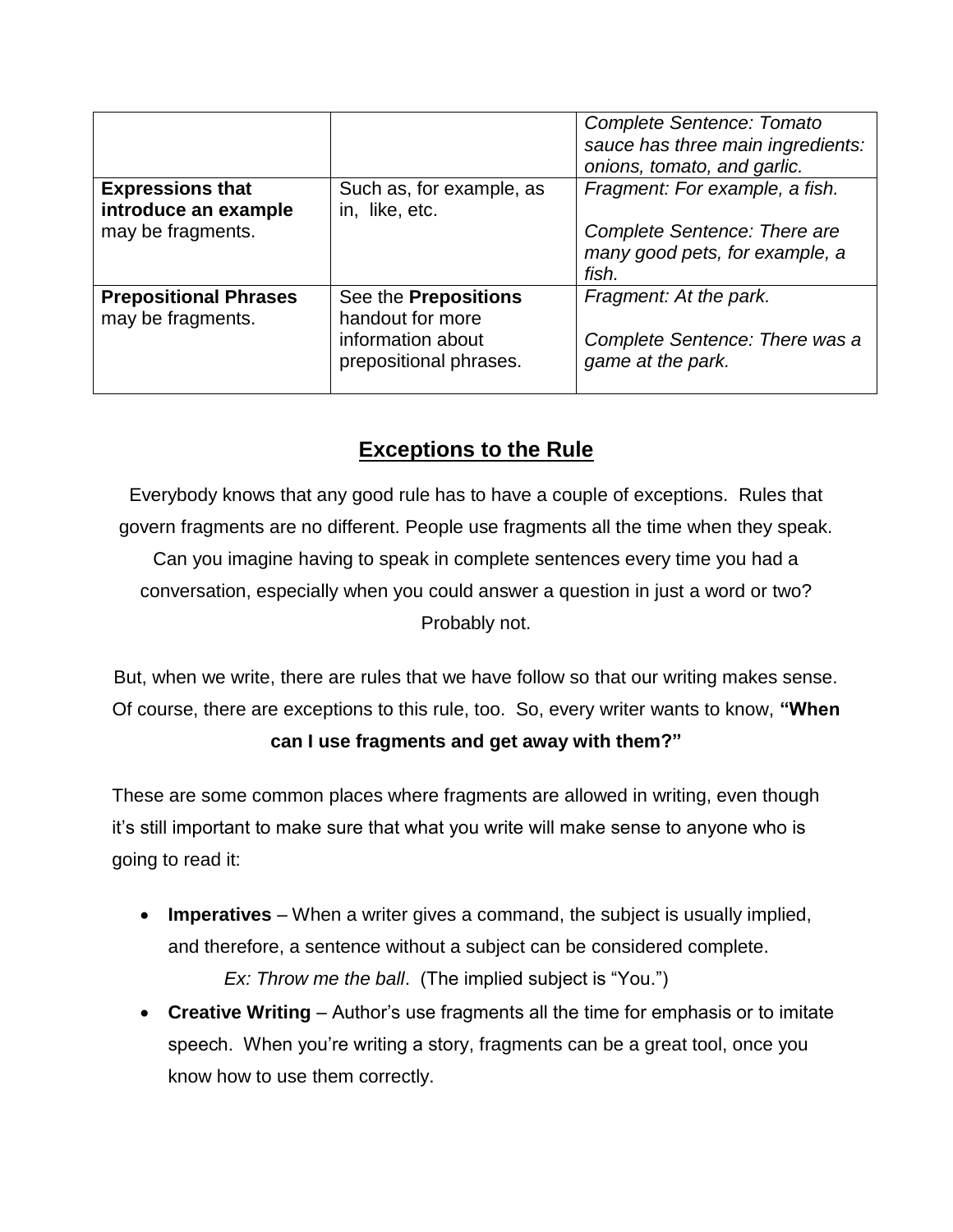- **Advertising** Fragments are used in advertising for the same reasons as when they're used in creative writing.
- **Informal Situations** When you're writing a letter to a friend, or a journal entry, or any other type of informal exercises, usually it's acceptable to use fragments in your writing.

Finally, a writer should be able to check for fragments in their own writing. But how?

One way to evaluate your writing is to read it slowly and carefully. Ask yourself, "If I made this statement to a stranger, would the statement make sense on it's own?" If no, then you might have a fragment.

Another great way to check for fragments is to see if you can turn the statement into a yes/no question.

| Sentence                                                                              | <b>Yes/No Question</b>                                        | Fragment?         |
|---------------------------------------------------------------------------------------|---------------------------------------------------------------|-------------------|
| John, the pastor at my   Did John, the pastor at my   This question doesn't           |                                                               |                   |
| church.                                                                               | church?                                                       | make sense, so we |
|                                                                                       |                                                               | have a fragment.  |
| John, the pastor at my $\vert$ Does John, the pastor at $\vert$ This is a question we |                                                               |                   |
| makes<br>church,                                                                      | great   my church, make great   can answer. It's <b>not a</b> |                   |
| barbeque ribs.                                                                        | barbeque ribs?                                                | fragment.         |

#### **Exercises:**

**For the following exercises, try first to determine whether or not the following sentences are complete. If not, revise the sentences so that they are complete. If the exercises begin as complex sentences, try and fix them so that they remain so.**

- 1. Geraldine, the runner in the green jumpsuit jogging the track.
- 2. However, the meeting still went well, according to the head of the company.
- 3. Which is the first thing that he thought of when he built the castle, he thought.
- 4. So, I called my other friend to ask him the same question.